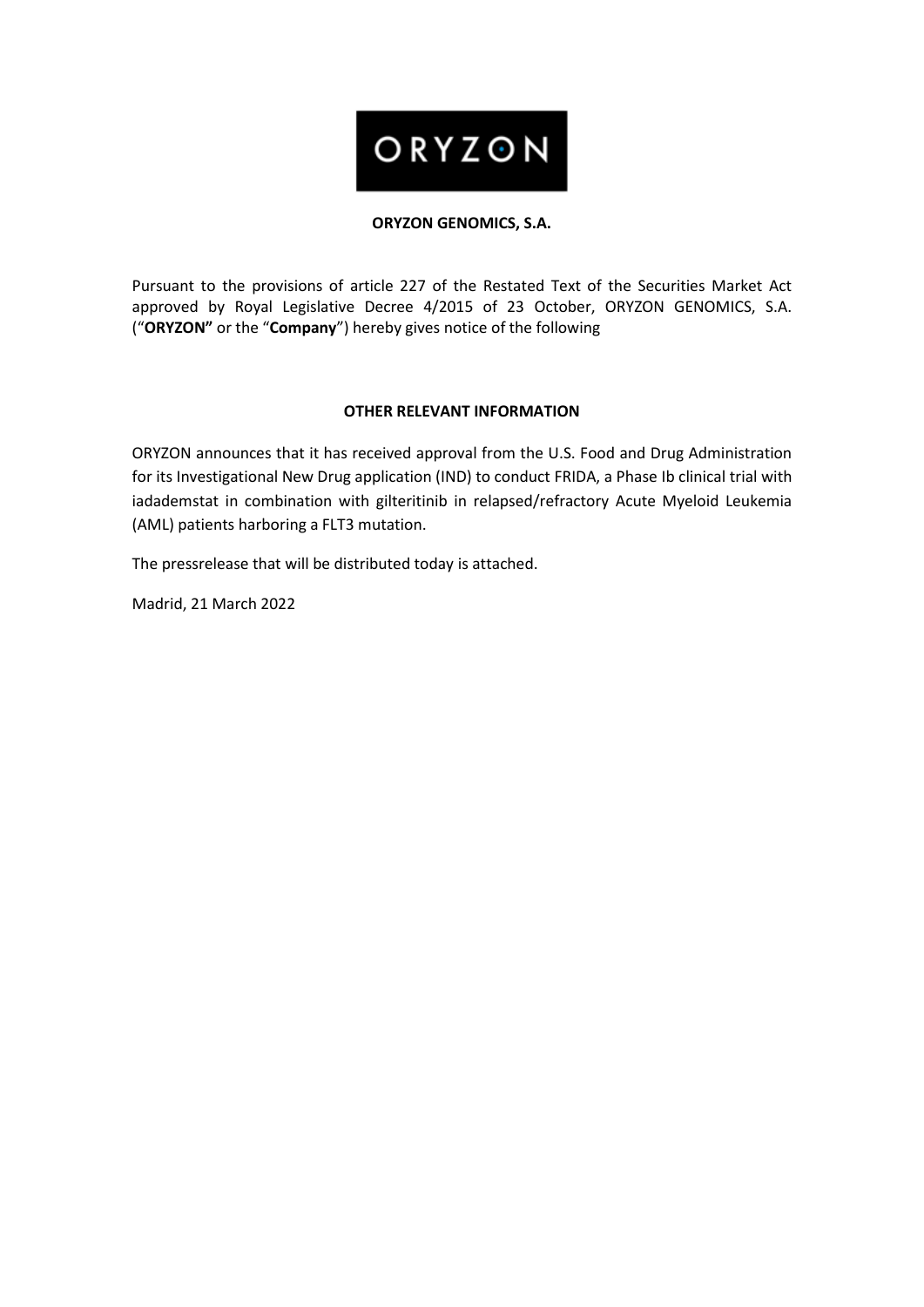## **ORYZON announces FDA approval of IND for FRIDA, a Phase Ib trial with iadademstat in R/R AML** *FLT3mut+*  **patients**

- ❖ **In combination with gilteritinib**
- ❖ **Primary objectives: to assess safety, tolerability and RP2D**
- ❖ **Secondary objectives: to assess efficacy**

**MADRID, SPAIN and CAMBRIDGE, MA, UNITED STATES, March 21st, 2022 –** Oryzon Genomics, S.A. (ISIN Code: ES0167733015, ORY), a clinical-stage biopharmaceutical company leveraging epigenetics to develop therapies in diseases with strong unmet medical needs, announced today that it has received notification from the U.S. Food and Drug Administration (FDA) that its Investigational New Drug application (IND) for iadademstat is now approved to initiate a Phase Ib clinical trial in patients with relapsed/refractory Acute Myeloid Leukemia (AML) harboring a FMS-like tyrosine kinase mutation (*FLT3*mut+).

FRIDA is an open-label, multicenter study of iadademstat plus gilteritinib for the treatment of patients with relapsed or refractory AML (R/R AML) with *FLT3*·mutations. The trial has as its primary objectives to evaluate the safety and tolerability of iadademstat in combination with gilteritinib in patients with FLT3mut+ R/R AML and to establish the Recommended Phase 2 Dose (RP2D) for this combination. Secondary objectives include evaluation of the treatment efficacy, measured as the rate of complete remission and complete remission with partial hematological recovery (CR/CRh), the Duration of Responses (DoR) and the assessment of Measurable Residual Disease. FRIDA will be conducted in 10-15 sites in the US. The study will accrue up to approximately 45 patients and if successful, the Company and FDA have agreed to hold a meeting to discuss the best plan to further develop this combination in this much in need AML population.

Dr. Carlos Buesa, President and CEO of Oryzon, said: "FDA's clearance to start FRIDA is a relevant corporate milestone for Oryzon and the patients we hope to serve. It also represents our new development strategy for iadademstat in hemato-oncology and solid tumors, which is going to gravitate mostly in US clinical activities and where FRIDA is the first step."

Dr. Ana Limon, Senior VP of Clinical Development and Global Medical Affairs of Oryzon said: "Epigenetics is emerging as one of the underlying roots of leukemia and other cancers. LSD1 is a key target in this space. Iadademstat, a uniquely potent and selective LSD1 inhibitor, has already shown a safe profile and high and prolonged responses in AML patients in combination with azacitidine. Iadademstat's excellent pharmacologic properties and synergy with Flt3 inhibitors make this study a very solid proposition for the treatment of this relapsed/refractory patient population. At Oryzon, we are thrilled to pioneer this momentum in creating next-generation medicines."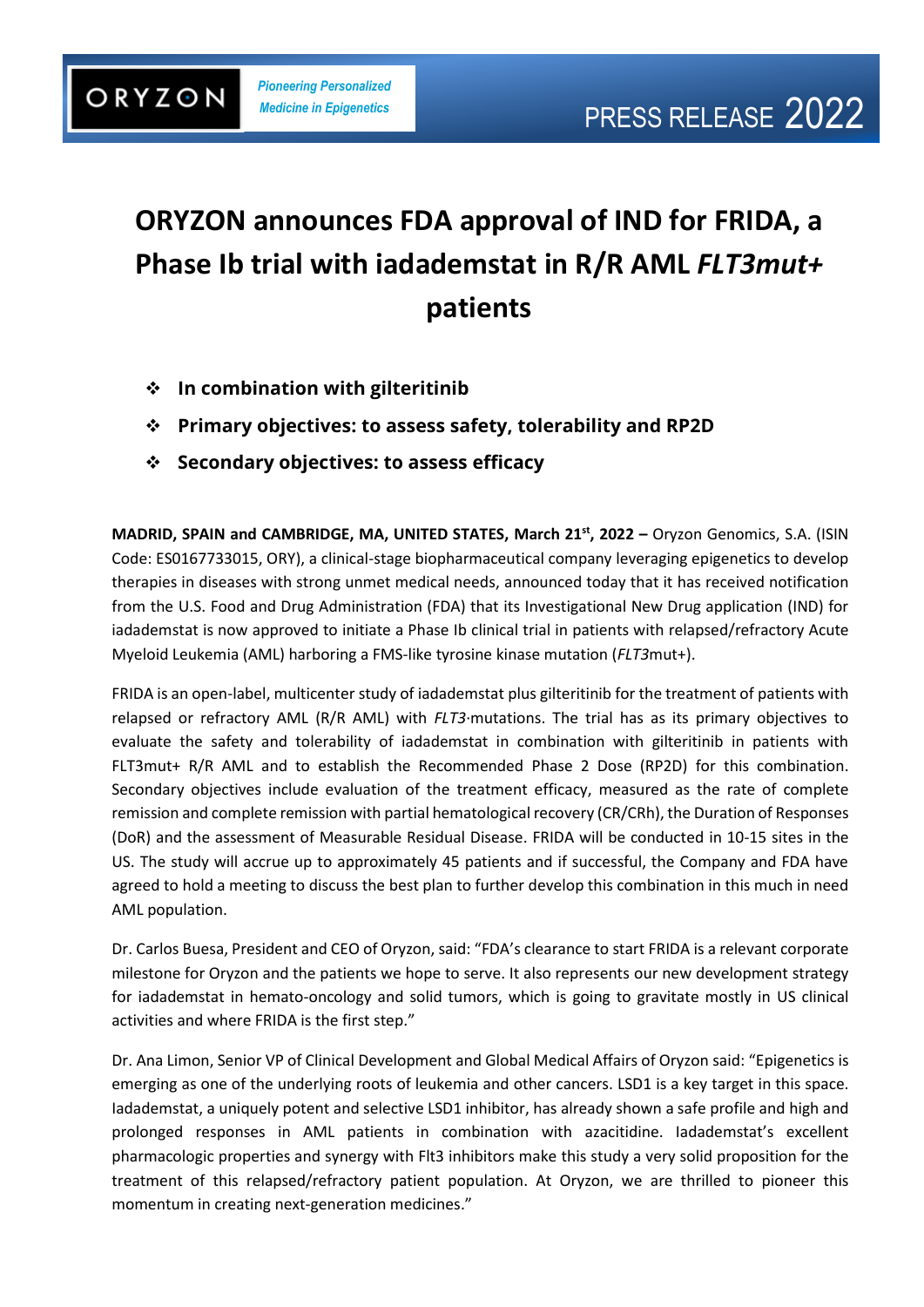

FRIDA's scientific rationale is based on iadademstat's ability to inhibit the lysine specific demethylase 1 (LSD1), thereby triggering a powerful differentiating effect in hematologic cancers, as well as producing an anti-leukemic effect by targeting leukemic stem cells. Furthermore, the combination of iadademstat with gilteritinib demonstrated a very strong synergy in *FLT3·mut+* AML preclinical models. This together with the fact that iadademstat has been administered to more than 100 cancer patients (including AML patients) demonstrating a good safety profile, activity and excellent pharmacologic properties supports exploring its combination with FLT3 inhibitors in *FLT3·mut+* AML, targeting between 30-40% of AML patients. In a still ongoing, fully recruited, Phase IIa study in elder/unfit AML patients, iadademstat demonstrated robust efficacy in combination with azacitidine with 78% ORR in the evaluable patients, of which 62% were CR/CRi (data presented at ASH2021; see [here](https://www.oryzon.com/en/news-events/news/oryzon-ash-2021-iadademstat-36-month-alice-data-demonstrate-robust-efficacy) for more details).

#### **About Oryzon**

Founded in 2000 in Barcelona, Spain, Oryzon (ISIN Code: ES0167733015) is a clinical stage biopharmaceutical company considered as the European leader in epigenetics. Oryzon has one of the strongest portfolios in the field, with two LSD1 inhibitors, iadademstat and vafidemstat, in Phase II clinical trials, and other pipeline assets directed against other epigenetic targets. In addition, Oryzon has a strong platform for biomarker identification and target validation for a variety of malignant and neurological diseases. For more information, visit [www.oryzon.com/](https://www.oryzon.com/)

#### **About Iadademstat**

Iadademstat (ORY-1001) is a small oral molecule, which acts as a highly selective inhibitor of the epigenetic enzyme LSD1 and has a powerful differentiating effect in hematologic cancers (see Maes et al., Cancer Cell 2018 Mar 12; 33 (3): 495-511.e12.doi: 10.1016 / j.ccell.2018.02.002.). A FiM Phase I/IIa clinical trial with iadademstat in R/R AML patients demonstrated the safety and good tolerability of the drug and preliminary signs of antileukemic activity, including a CRi (see Salamero et al, J Clin Oncol, 2020, 38(36): 4260-4273. doi: 10.1200/JCO.19.03250). In an ongoing Phase IIa trial in elder 1L-AML patients (ALICE trial), iadademstat has shown encouraging safety and efficacy data in combination with azacitidine (see Salamero et al., ASH 2021 poster). Beyond hematological cancers, the inhibition of LSD1 has been proposed as a valid therapeutic approach in some solid tumors such as small cell lung cancer (SCLC), neuroendocrine tumors, medulloblastoma and others. In a Phase IIa trial in combination with platinum/etoposide in second line ED-SCLC patients (CLEPSIDRA trial), preliminary activity and safety results have been reported (see Navarro et al., ESMO 2018 poster). In total iadademstat has been dosed to more than 100 cancer patients in four clinical trials.

#### **FORWARD-LOOKING STATEMENTS**

This communication contains, or may contain, forward-looking information and statements about Oryzon, including financial projections and estimates and their underlying assumptions, statements regarding plans, objectives and expectations with respect to future operations, capital expenditures, synergies, products and services, and statements regarding future performance. Forward-looking statements are statements that are not historical facts and are generally identified by the words "expects," "anticipates," "believes," "intends," "estimates" and similar expressions. Although Oryzon believes that the expectations reflected in such forward-looking statements are reasonable, investors and holders of Oryzon shares are cautioned that forward-looking information and statements are subject to various risks and uncertainties, many of which are difficult to predict and generally beyond the control of Oryzon that could cause actual results and developments to differ materially from those expressed in, or implied or projected by, the forward-looking information and statements. These risks and uncertainties include those discussed or identified in the documents sent by Oryzon to the Spanish Comisión Nacional del Mercado de Valores (CNMV), which are accessible to the public. Forward-looking statements are not guarantees of future performance and have not been reviewed by the auditors of Oryzon. You are cautioned not to place undue reliance on the forward-looking statements, which speak only as of the date they were made. All subsequent oral or written forward-looking statements attributable to Oryzon or any of its members, directors, officers, employees or any persons acting on its behalf are expressly qualified in their entirety by the cautionary statement above. All forward-looking statements included herein are based on information available to Oryzon on the date hereof. Except as required by applicable law, Oryzon does not undertake any obligation to publicly update or revise any forward‐looking statements, whether as a result of new information, future events or otherwise. This press release is not an offer of securities for sale in the United States or any other jurisdiction. Oryzon's securities may not be offered or sold in the United States absent registration or an exemption from registration. Any public offering of Oryzon's securities to be made in the United States will be made by means of